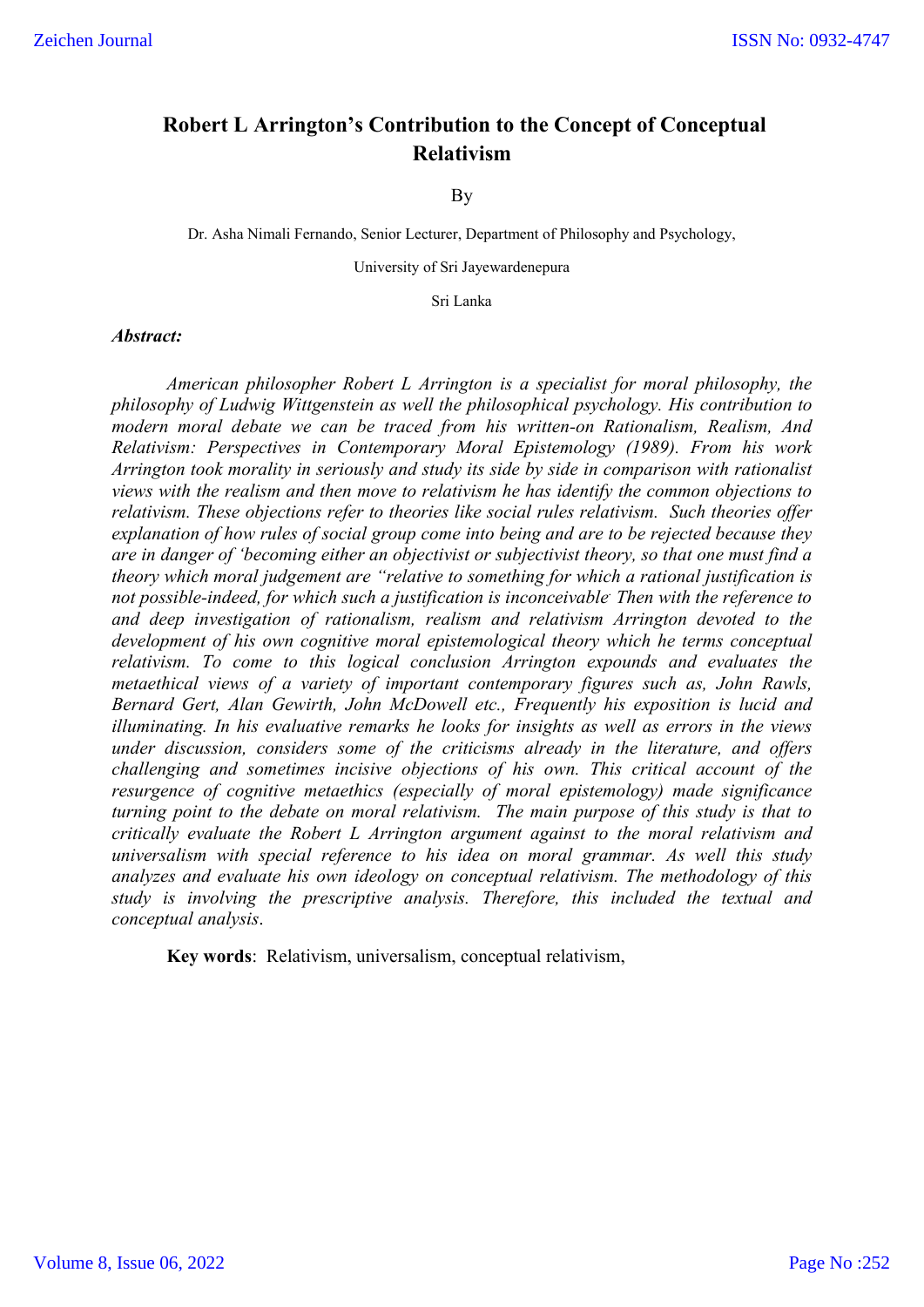# **Introduction**

Robert L Arrington develops a version of moral relativism he himself calls it conceptual relativism. In a nutshell, it is the view that moral principles are relative to a concept of morality. Arrington's conceptual relativism is something of a hybrid in that it accommodates universalism to the extent that he believes that there is one and only one universally correct set of moral principles. He calls these rules of moral grammar. An example of a rule of moral grammar is: 'Lying is morally wrong'. According to Arrington, although the rules of moral grammar are universal, they may not necessary be subscribed to by everyone, and a lack of subscription to these rules does not indicate any sort of irrationality or any error about factual matters. I will explain the notion of a rule of moral grammar more fully below, after first explaining some of the terminology Arrington uses in situating his conceptual relativism.

Arrington employs a series of complex distinction to create a theoretical space within which he positions his theory and from which he opposes other metaethical theories, including other sorts of moral relativism. He distinguishes different varieties of absolutism from different varieties of subjectivism. I will not rehearse all the details of these divisions, but merely present the ones that are most relevant to my discussion.

# **Nature of Nonobjectivism.**

The most important terms that Arrington introduces are "nonobjectivism," as his conceptual relativism is presented as a variety of nonobjectivism. The nonobjectivist is distinguished by what he rejects, and that is both moral objectivism and moral subjectivism. Arrington is determined to come up with a theory of moral relativism that is nonobjectivist.

When discussing the opponent of the moral relativist Arrington does not at first glance seem to recognize that a distinction can be drawn between moral absolutism and what I have called moral universalism (I used the term universalist to the person who is opposed to moral relativism). Instead, he lumps together a commitment to 'absolute moral truth' with a commitment to universal standards of moral value true for all human beings and calls that moral absolutism. It is only the second sort of commitment, a commitment to what I have called moral universalism, that necessarily makes one an opponent of the moral relativist. It would not be inconsistent to hold that moral truths were absolute by virtue of being unable to be overridden, while also at the same time being relative, or context dependent.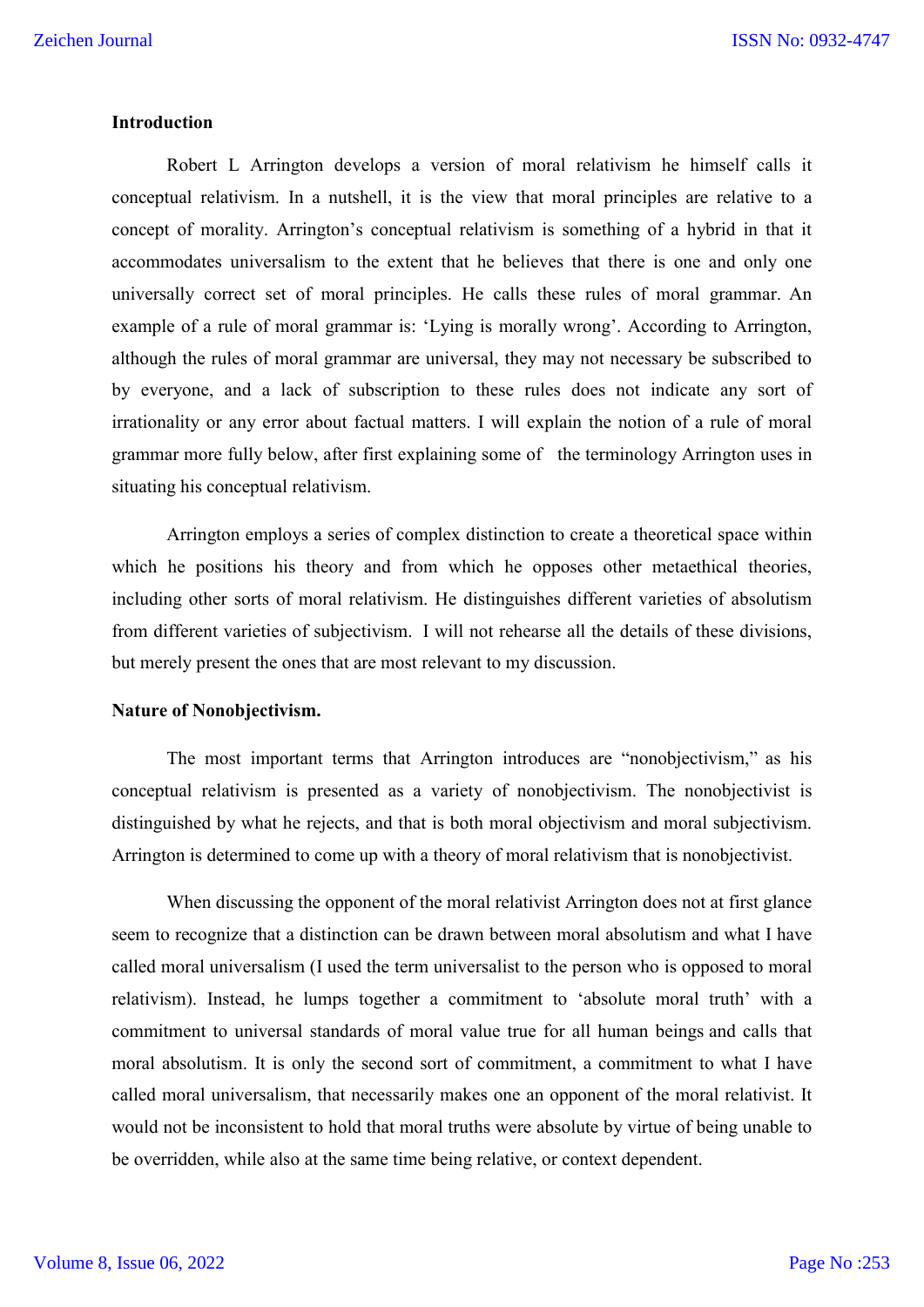However, Arrington is perhaps aware of this possibility as he later distinguishes between three forms of absolutism. These are moral absolutism, epistemological and metaphysical absolutism. The crucial distinction for Arrington is between moral absolutism and epistemological absolutism. What Arrington calls moral absolutism is close to what I have called moral universalism, that is, the commitment to the idea that there is one and only one universal set of moral principles, whereas what he calls epistemological absolutism concerns the question of whether these moral principles could be rejected without error or irrationality? This is a vital distinction for Arrington to make his position is to accept what he calls moral absolutism.

He thinks that different groups or individuals may be completely aware of all the relevant nonmoral empirical information and be completely rational but be using a mistaken concept of morality that can lead them to reject the universally correct set of moral principles (the rules of moral grammar). Clearly Arrington must be committed to a reasonably sharp distinction between nonmoral factual information and what might be called moral information (for instance, what the one correct concept of morality is) for him to be able to claim that a person or group could be in possession of all the relevant information of the first kind, and yet not be in possession of information of the second kind.

The American philosophers like Harman and Wong focus on the functional role played by moral principles, believing that the occupant of this role may vary, Arrington focuses on the occupant of this role, believing that it may not vary. For example, according to Arrington the ancient Greeks were morally wrong to keep human slaves, although they were not making any factual error or being irrational when they practiced human slavery. There was a concept that occupied the role in ancient Greek society that the concept of morality occupies in our society, but the ancient Greek's concept was not the concept of morality. They may have reasoned impeccable about human slavery, but because for them a concept other than morality occupied the role of the concept of morality, they inevitably came to the incorrect conclusion about the moral status of human slavery. Looking at another example, one of the two opposed sides of the abortion debate is morally wrong, although this side is not thereby making any factual mistakes or being irrational. As each side has a different concept occupying the role of the concept of morality, they come to different conclusion about the moral status of abortion. However, only one side (or perhaps neither side) actually has the concept of morality occupying the relevant role, so at most one side draws the correct conclusion about abortion.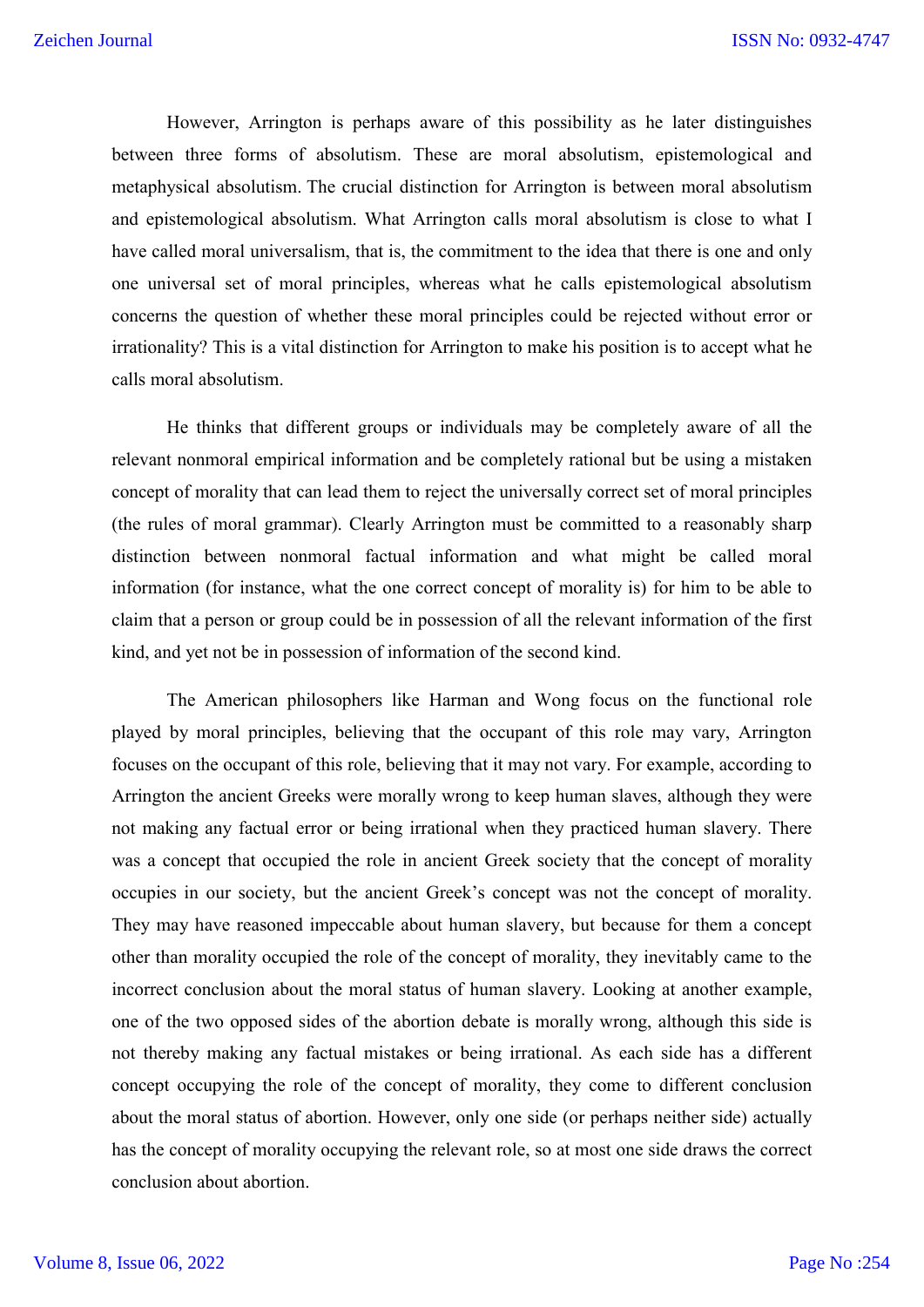#### **Arrington's Argument on 'Moral Principles'**

One of the most distinctive features of Arrington's conceptual relativism is his insistence that the point of moral principles is not to resolve conflict or create a stable society or any other short of non-moral goal, but rather it is simply to encourage actions that are morally right and discourage actions that are morally wrong. As he put it:

Moral rules have moral ends, and whether in fact they promote still other ends is irrelevant to their justification. $\frac{1}{1}$ 

He asks a number of rhetorical questions designed to build up the credibility of this assertion: "Do not moral rules have their own intrinsic end-namely, the promotion of morally correct behavior? Many societies have rules prohibiting cruelty, but are these because cruelty is seen as promoting conflict and instability or because it is seen as an immoral way for one person to treat another? Is injustice denounced simply because it upsets a balance of interests or rather because it is unfair and wrong?"<sup>2</sup>

This is major tenet of Arrington's conceptual relativism, the doctrine that moral principles have moral goals. The key claim here is that moral principles do not stand in need of justification in terms of some other non-moral goal in order for them to achieve their purpose as moral principles. Now there are at least two different ways that such a conception of moral principles could be understood. One could say that it is not *necessary* for moral principles to receive a nonmoral justification in order to achieve their purpose as moral principles, or one could go further and say that it is not *possible* for moral principles to receive a nonmoral justification. Arrington's commitment to develop a nonobjectivist version of moral relativism leads him to adopt the second, far stronger and more stringent interpretation of the formula that moral principles have moral goals. As it was the specter of objectivism though the rational justification of moral principles that he believed was so awkward for Harman and Wong when critiquing their versions of moral relativism, Arrington asserts that moral principles must be "relative to something for which a rational justification is not possible."<sup>3</sup> If it is not possible to give a rational justification of moral principles then there is no danger of falling into objectivism and Arrington's goal of producing a nonobjectivist version of moral relativism will not be jeopardized. The implications of the

 <sup>1</sup> Arrington, Robert L. (1989). *Rationalism, Realism and Relativism: Perspectives in Contemporary Moral Epistemology.* Ithaca, N.Y, Cornell University Press, p.250.

<sup>2</sup> Ibid. <sup>3</sup> Ibid.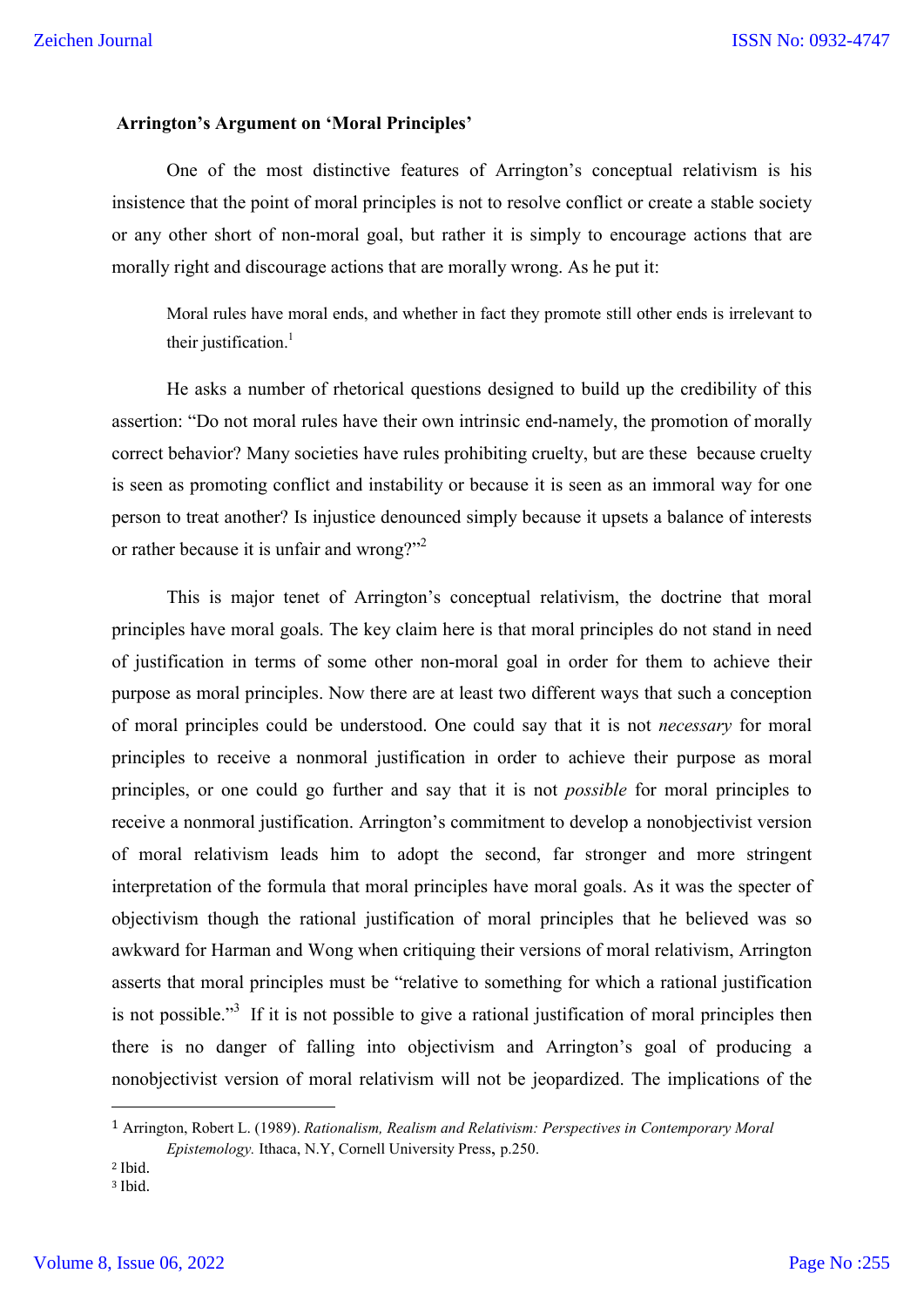claim that it is not possible (as opposed to not necessary) to justify moral principles resonate throughout Arrington's theory and create what I consider to be some strongly counterintuitive implication. These will be addressed below.

First, I must fill in some further details of Arrington's notion of rules of moral grammar. Arrington paints a picture of the nature of moral discourse that derives from broadly Wittgenstein notions about language that Arrington relocates to the field of metaethics. The most notable of these is Arrington's claim that the moral principles that jointly define our concept of morality are "rules of moral grammar."<sup>4</sup> He also characterizes them as "rules for talking and thinking about morality"<sup>5</sup> and says: "The rules of moral grammar are universal, a priori, and necessary, not contingent, debatable generalizations that are matters of mere belief."<sup>6</sup> Because of the significance of this idea for Arrington, I will go into some details in explain it.

# **Arrington's on Rules of Moral Grammar**.

When Arrington talks about moral principles being rules of moral grammar, he takes these rules to be defining assumptions forming the linguistic background that makes moral discourse possible. A rule of moral grammar such as: 'Lying is morally wrong,' is not something the truth or falsity of which can be argued about using moral language, as rules of moral grammar provide the very grounds for moral discussion. Arrington points out that:

The rules of moral grammar are used to introduce a person to the moral dimension […] functional as an element of the presupposed background of moral discourse and not, for the most part, as ingredients in its content. 7

This is not denied that it may be possible for a moral dispute to arise over whether an agent is permitted to lie in a particular situation. This might occur because the two sides in such a dispute may disagree over just what factors are most important when applying the moral principle in this situation, whether the principle may properly be overridden or outweighed by countervailing considerations, and so forth. What they are not disagreeing over, however, is the general applicability of the moral principle dictating that "it is wrong to tell lie."<sup>8</sup> It is a commitment by both sides to the rule of moral grammar embodied in this principle that is what allows the dispute to even proceed; common agreement on the moral

 <sup>4</sup> Ibid. p.269.

<sup>5</sup> Ibid. 275.

<sup>6</sup> Ibid. p. 291.

<sup>7</sup> Ibid. p.282.

<sup>8</sup> Ibid. p. 271.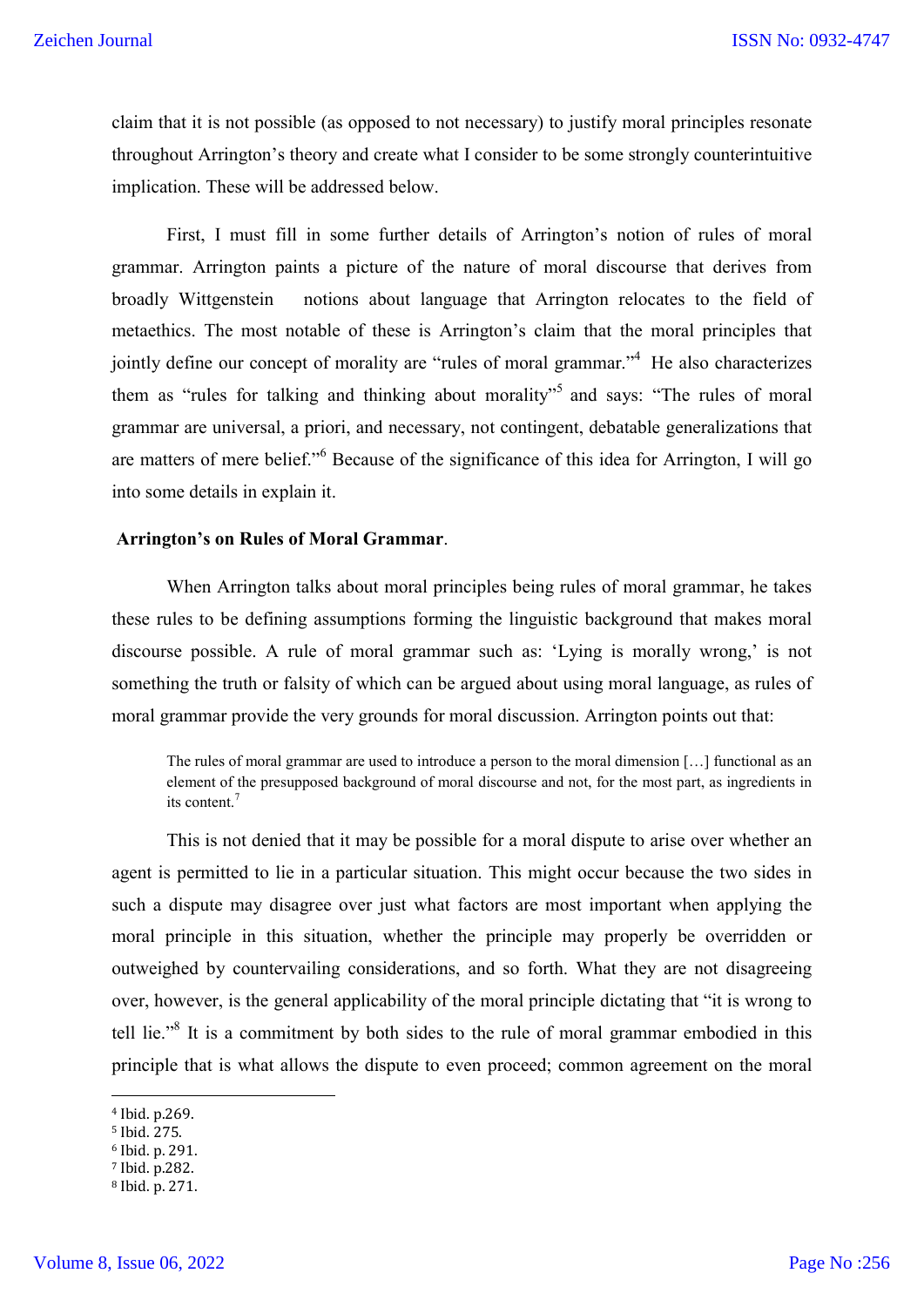principle form the background without which the disagreement could not meaningfully arise.

There is no difficulty with imagining a case in which it was arguable the morally correct thing to do to tell a lie, perhaps because of some other moral rule is judged to take precedence on this occasion. However, making such a decision in a case like this would not amount to a rejection of the general moral principle: 'Lying is morally wrong'. It would instead be a reluctant recognition that "unfortunately, we had to tell a lie on these occasions, that is, we were forced to do something that remains morally dubious."<sup>9</sup> Arrington notes that while moral disagreement may arise over a wider variety of topics, we never disagree over whether it is in general morally wrong to tell lie, or to break promises or commit murder.

According to this conception of moral discourse, we cannot reject rules of moral grammar within the context of a moral discussion because these rules are the presuppositions that enable us to use moral language. One could not participate in the practice of moral discourse while at the same time rejecting the indispensable background assumptions that make this discourse possible. Someone who rejected the moral principle that says that it is wrong to lie would not be making a move within the moral disagreement described above, they would instead be showing by this rejection that they are, as far as Arrington is concerned, operating with a concept other than morality. The rules of grammar must be accepted as presupposition by those who wish to engage in moral discourse, and a rejection of these rules amounts to a refusal to engage in moral discourse. Any such rejection does not threaten the appropriateness of the rules themselves as the foundation of moral discourse, but rather places the one who reject them outside the domain of moral discourse. This would not prevent them from participating in other sorts of normative discussion such as prudential discussion, but participation in moral discourse would not be open to them.

Arrington's analogy between moral principles and grammatical rules could do with some clarification. Presumably the idea that when it comes to a grammatical rule such as where to place the possessive apostrophe, there is no real answer to the question: 'why is the apostrophe placed where it is in this case? The answer is simply: 'Because that is what the rule dictates. There is nothing further that needs to be said, or that can be said. No justification of the placement of the possessive apostrophe where the grammatical rules dictate is simply being ungrammatical. This sort of situation with respect to morality is what

 <sup>9</sup> Arrington, Robert L. (1989). *Rationalism, Realism and Relativism: Perspectives in Contemporary Moral Epistemology.* Ithaca, N.Y,: Cornell University Press, p.272.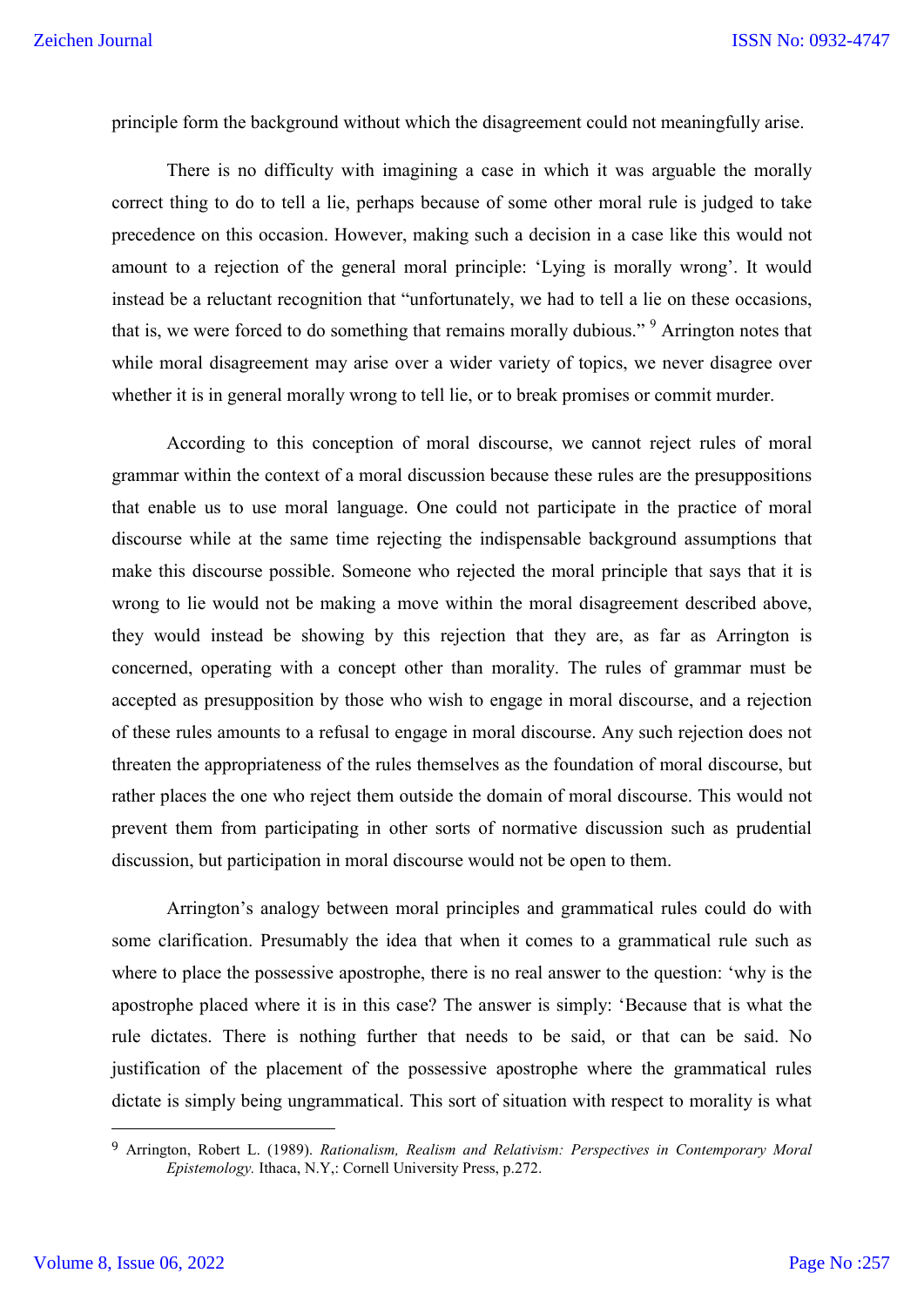Arrington is trying to create with his idea that moral principles are rules of moral grammar. When it comes to articulating what the rules of moral grammar are that constitute morality, Arrington says the following:

Morality has to do with personal autonomy and integrity, respect for person, avoidance of harm to persons and similar notions.<sup>10</sup>

He is ready to acknowledge that there is some vagueness around the edges and backs off from an extensive analysis of our concept of morality, but he does give some examples of what he considers some of the most important rules of moral grammar. These are: "It is wrong to tell a lie", "One ought to keep one's promises", "one ought not to harm other people", "It is wrong to treat others disrespectfully", and "One must not take the life of an innocent person."<sup>11</sup>

Arrington also distinguishes between rules of moral grammar and what he calls "substantive moral principles."<sup>12</sup> These latter are, "moral principles and rules concerning which there can be legitimate moral disagreement"<sup>13</sup> Examples of these are: "Premarital sex is wrong", "One ought to be patriotic", "Mercy killing is wrong", "One ought to lead a simple and frugal life", and "One ought to give a quarter of one's income to charity."<sup>14</sup> The moral discussions that take place when we disagree as background assumptions (substantive moral principles should not be confused with moral principle).

Furthermore, it is sometimes the case that people will take rules of moral grammar as substantive moral principles. Arrington gives as example: "One ought never to tell lie", "One ought always to keep one's promises", and "One should never kill another human being, in a war, or self –defense."<sup>15</sup> The differences between a rule of moral grammar such as 'It is wrong to tell lie", and a substantive moral principles like 'One ought never to tell lie', is that the former may not be disputed by those who wish to engage in moral discourse, whereas the latter certainly may be. The former identifies a morally relevant dimension of life that must always be considered whenever moral discussion occurs, but that does not preclude the possibility that sometimes we may be morally required lie. The latter is the contingent product of moral discussion and debate, and its rejection need not mean the rejection of

- <sup>12</sup> Ibid.p.276.
- <sup>13</sup> Ibid.
- <sup>14</sup> Ibid.p.302

 <sup>10</sup> Ibid.p.252.

<sup>11</sup> Ibid.p.302.

<sup>15</sup> Ibid.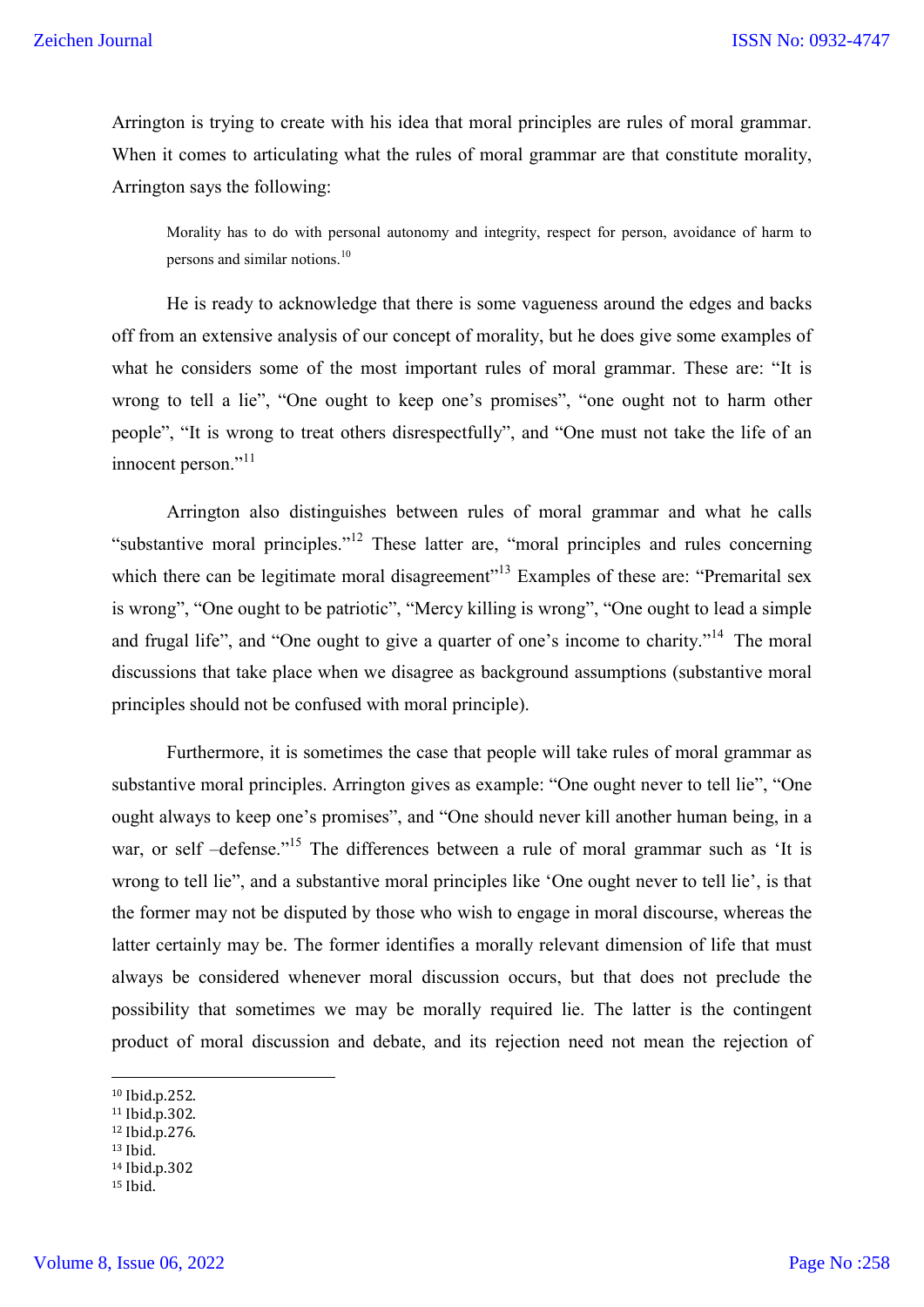morality. Arrington puts it thus:

The grammatical rule is unexceptionable, but the substantive rule requires considerable defense.<sup>16</sup>

According to Arrington, understanding of the rules of moral grammar is not only necessary to being able to participate in moral discourse, but it also necessary to even understanding what morality is. According to his conceptual relativism there is no logically prior grasp of morality that precedes a comprehension of the rules of moral grammar. "One does not understand *morality* by grasping a general definition of it; one understands it by knowing that we are morally obligated to tell the truth and keep our promises, as well as avoiding harming others and respect them."<sup>17</sup> Morality is what he calls "a determinable notion, defined though its determinants."<sup>18</sup> Arrington draws an analogy with the concept of color. The following two paragraphs are worth quoting in full as an account of Arrington's notion of rules of moral grammar:

Rules of moral grammar can fruitfully be compared to grammatical rules like 'Red is a Color'. The latter defines 'red' by saying that it designates a color. But equally it partially defines 'color'…. We have no general concept of color allowing us to discover that red is a color. Color is a determinable property and one that is defined through its determinants-color is red, yellow, green, blue, and so on. These definitions jointly define color and thereby introduce us to the color dimension of experience.

Likewise, "One ought to keep one's promises" and "It is wrong to tell a lie", simultaneously serve to define, on the one hand, 'keeping one's promises' and 'lying' and, on the other hand, the moral notions of obligation and wrongdoing. "Morality what we ought to do" and "what it is right for us to do"-as well as "what we ought not to do" and "what it is wrong to do-are determinable notions. They have no identifiable content in addition to such notions as keeping one's promises, telling the truth, breaking promises, lying, and so on.<sup>19</sup>

The rules of moral grammar embodied in the tradition Arrington appeals to together constitute the concept of morality. According to Arrington, this is the *only* concept that deserves the name 'morality', and other sets of principles do not and indeed could not count as alternative moralities. Other sets of principles would not have anything at all to do with morality, because the meaning of that term is exhausted by the list of moral principles that make up the concept of morality. Due to the nature of the concept, the single correct morality has no rivals and can have no rivals. "Our moral system constitutes morality: nothing else does."20 While we may have normative discussions other than moral ones, and even consider that the results of these discussions are more compelling when it comes to deciding on our actions, the rules of moral grammar can have no other challengers within the field of

 <sup>16</sup> Ibid.p.278.

<sup>17</sup> Ibid.p.283.

<sup>18</sup> Ibid.p.284.

<sup>19</sup> Ibid.p.283.

<sup>20</sup> Ibid.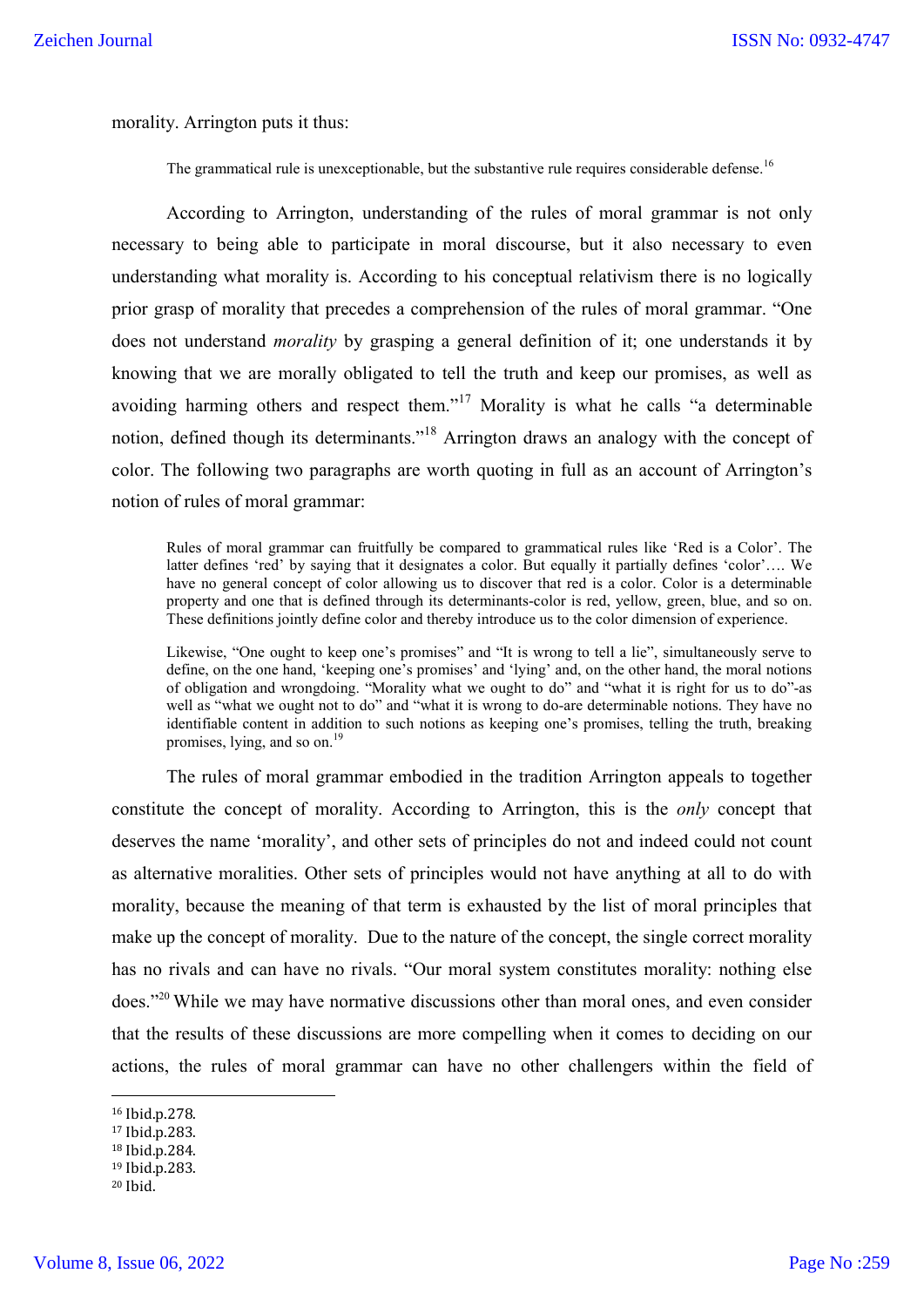morality.

Furthermore, it is a crucial claim for Arrington that it is impossible to justify the rules of moral grammar. For the nonobjectivist such as Arrington no rational justification is possible and to try to look for it is to misunderstand the nonobjectivist nature of the concept of morality. According to Arrington, our concept of morality "has no ground in truth and reason. It is beyond proof and beyond refutation."<sup>21</sup>

To the conceptual relativist, those who do not subscribe to the rules of moral grammar are employing a different concept of morality to us, or to be more accurate, because he believes that, "the notion that there could be alternative moralities basically makes no sense,"<sup>22</sup> those who do not subscribe to the rules of moral grammar are using a concept other than morality when they make certain normative judgments. He thinks that while moral condemnation of all those who do not subscribe to the rules of moral grammar is the proper and suitable response, this condemnation does not mean that it is possible for the rules of moral grammar to be in any way rationality justified to those who do not follow or who reject the rules of moral grammar are guilty of any sort of irrationality or error. Arrington's conceptual relativism, as an explicitly nonobjectivist theory, does not allow for the rational justification of the rules of moral grammar, so those who follow these rules are not doing so because they have been rationally persuaded to.

As noted earlier, the conceptual relativist believes that the Ancient Greeks, for instance, may have been acting immorally by keeping slaves but they were not acting irrationally or making any sort of logical or factual mistakes, and it would be impossible for us to reason with them about the moral status of human slavery. In Arrington's view those who do not follow the moral rules have not made any errors; "they are simply different, and their lives revolve around a different concept of morality,"<sup>23</sup> Although as I have noted above, it seems that Arrington should be saying here: 'their lives revolve around a concept other than morality.' Groups with different forms of life to ours may operate with concepts other than morality and there is no rational way of conducting any sort of dialogue with them about this. This strong commitment to nonobjectivism makes Arrington's conceptual relativism a most distinctive form of moral relativism.

 <sup>21</sup> Ibid.p.257.

<sup>22</sup> Ibid.p.287.

<sup>23</sup> Ibid.p.256.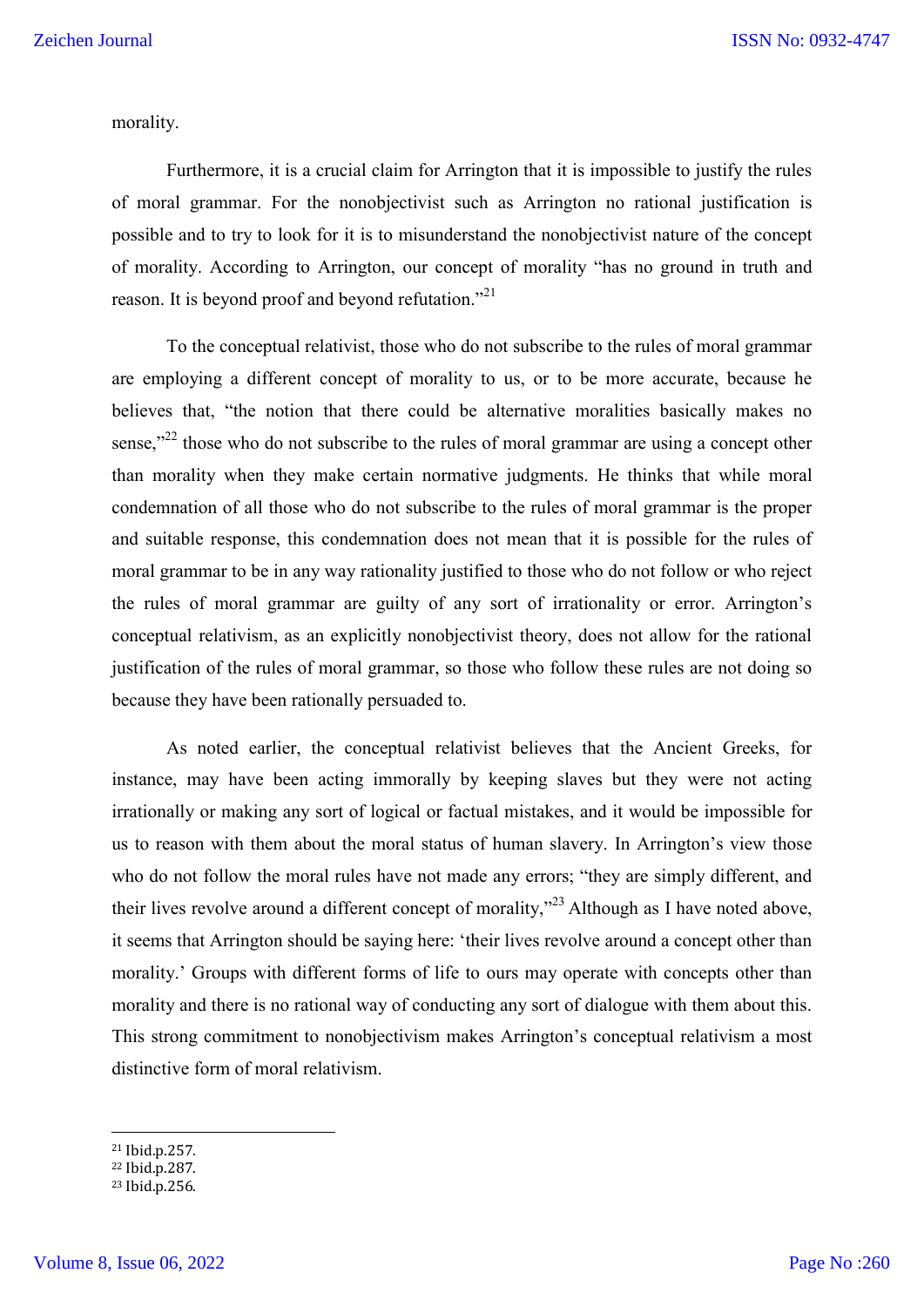Although there is no way that we can rationally justify the rules of moral grammar to those who do not subscribe to them, the conceptual relativist is by no means tolerant of such other. Arrington says:

We are not in logical disagreement with them, for we do not share the same logical or conceptual space. Our practice is pragmatically incompatible with theirs-ours commits us to actions that physically cannot take place if the actions required by their practice are to occur.<sup>24</sup>

Arrington is blunt about the possible outcome of any disagreements we may encounter with those who do not subscribe to the rules of moral grammar: "To make our way of life possible, it may be the case that theirs must go. The result would be open conflict, perhaps war."<sup>25</sup> It may be possible for the conceptual relativist to ignore those who are mistaken about morality so long as there is no possibility of interaction between them and us, for example our society and that of the ancient Greeks. But if there are disputes within our own society between those who subscribe to the rules of moral grammar and those who do not then there is no possibility of any sort of compromise.

Furthermore, under conceptual relativism there are severe restrictions on what forms of amoralism are possible. According to the conceptual relativist there could not be an amoralist who regarded morality as some kind of error or illusion while still having an intellectual understanding of what was involved when one lied, broke a promise, and so forth, because to understand these notions is to realise that they are morally wrong. It is not just that Arrington's conceptual relativist would disagree with such a form of amoralism, but that he thinks such a position could not even be possible. So, an error theorist such as Mackie would be attempting to adopt a position that according to the conceptual relativist it is impossible to adopt. The only sort of amoralism possible would be a kind of individualistic amoralism according to which one placed oneself outside morality (presumably by rejecting the rules of moral grammar) while at the same time accepting that actions such as lying and so on were indeed still morally wrong for everyone else who had not rejected the rules of moral grammar.

#### **Conclusion**

Arrington achieved some genuine insight into the nature of moral discourse with his notion of the rules of moral grammar are presuppositions that must be accepted as a condition of participating in the practice of morality. As well, we have discussed under the title of rules

 <sup>24</sup> Ibid.p.261.

<sup>25</sup> Ibid.p.260.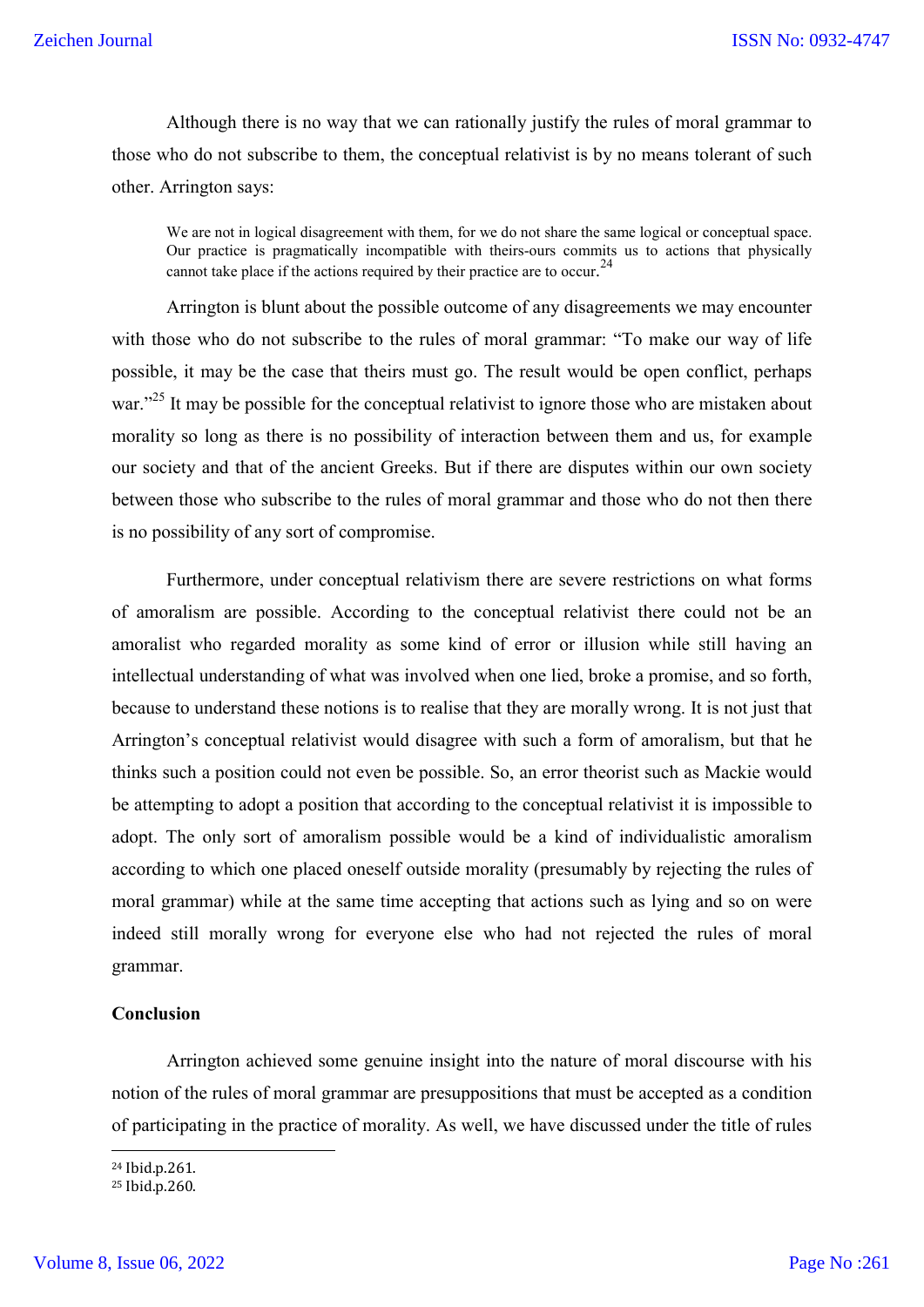of moral grammar that there is no room for the fact/value distinction within conceptual relativism. For example, someone who might seem to understand a factual description of lying-that it is knowingly deceiving another-but who does not believe that lying is morally wrong, apparently does not really understand what it is to lie. Those who operate with a concept other than morality do not have what might be called 'a different perspective' on lying, murder, and so on-it appears they literally do not understand what these activities are.

This is inconsistent with the epistemological nonobjectivism that is such a vital part of conceptual relativism. Epistemological nonobjectivism entails that the rules of moral grammar may be rejected without error for someone to believe that lying, for instance, was not morally wrong or was morally neutral would mean that they were not only making an error about the contents of the concept of lying but were also making an error if they believed that they understood what lying was. Therefore, conceptual relativism is inconsistent.

Arrington's moral relativism is far from a conventional version of the view. Some of the claims that the conceptual relativist is committed to are claims that a traditional moral relativist would probably be horrified to hear. These include the claims that those other groups who do not accept our rules of moral grammar are acting immorally whenever they breach these rules no matter what they may think about the rules, or even whether they are aware of them at all. What is more, as such groups cannot be morally reasoned with, it may be that the only appropriate response we can make when encountering such groups is to attempt their extinction. This is a far cry from the moral relativist as traditionally thought of someone who advocate tolerance of groups that follow different moral rules to ours, because 'our moral rules are correct for us, and their moral rules are correct for them'. Of course, just because Arrington's conceptual relativism develops in a non-traditional direction need not necessarily make it suspect. In his defense Arrington could point to the difficulties that a moral relativist should incorporate a serious commitment to tolerance into his theory of moral relativism.

Still, there is far more than just tradition that a critic of Arrington might appeal to in expressing their alarm at the implications that his view has for our treatment of those groups that may reject or not be aware of the rules of moral grammar. The major problem is not that Arrington classifies the so-called moral practices of such a group as not really being moral, but rather that it seems we cannot even understand what it is that these other groups are doing when they follow such practice. The difficulty lies in how we are supposed to be able to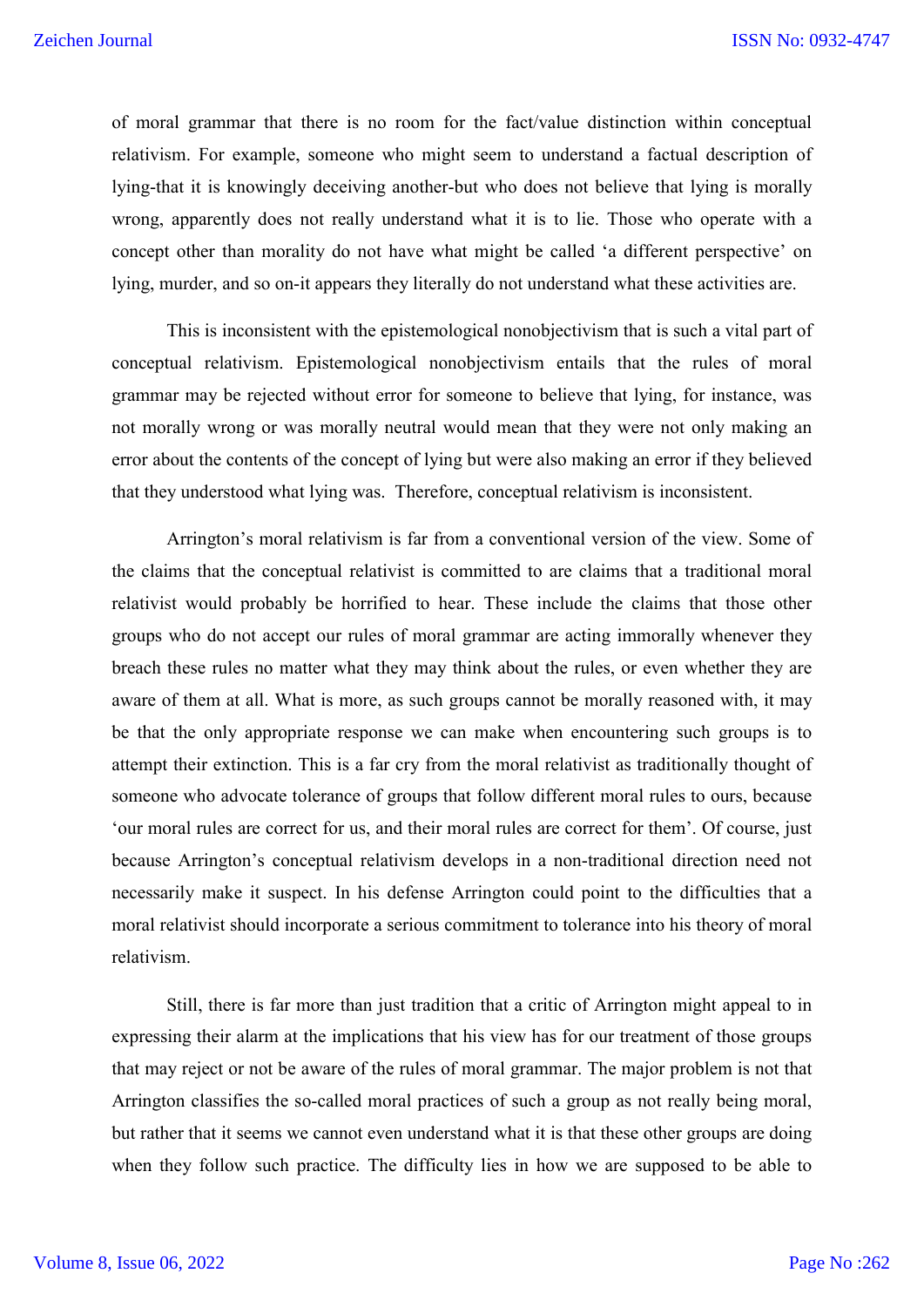recognise or identify any practice are being what we might, until we encountered conceptual relativism, naively have wanted to call an alternate morality.

# **References**

- Arrington, Robert, L. (1983). "A Defense of Ethical Relativism", Meta philosophy, vol: 14, pp. 225-39.
- Arrington, Robert L. (1989). *Rationalism, Realism and Relativism: Perspectives in Contemporary Moral Epistemology.* Ithaca, N.Y,: Cornell University Press.
- Armstrong, Walter-Sinnott. (2006). *Moral Skepticisms,* Oxford University Press.

Audi, Robert. (2007). *Moral Value and Human Diversity*, Oxford, London.

Ayer, J.L. (1952). *Language, Truth and Logic,* Dover Books.

Baghramian, M. (2004). *Relativism,* London, New York: Rutledge.

Baghramian, M. (2010). "A Brief History of Relativism." in *Relativism: A Contemporary Anthology,* ed., Michael Krausz, Colombia University Press.

Barnes, B. (1977). *Interest and Growth of Knowledge,* London: Routledge.

- Bayley, J. ed., (1992). *Aspect of Relativism: Moral, Cognitive, and Literary,* University Press of America.
- Bell, Linda, M. (1975). "Does Ethical Relativism Destroy Morality?" In *Man and World*, 8:S, pp.415-23.

Bharadwaja, V.K. (1978). *Naturalistic Ethical Theory*, Delhi University Press.

- Billington, R. (1993). *Living Philosophy: An Introduction to Moral Thought*, London: Routledge. (Second edition).
- Blackburn, Simon. (2000). "Moral Relativism and Moral Objectivity", In *Philosophical and Phenomenological Research*. vol.58, pp.195-198.
- Boghossian, P. (2006). "What is Relativism?" In P. Greenough and M.Lynch (eds.), *Truth and Realism*, Oxford University Press.

Brandt, Richard B. (1959). *Ethical Theory*, Prentice- Hall, Englewood Cliffs, NJ.

Brandt, Richard B. (1967). "Ethical Relativism", Paul Edwards (edit): *The Encyclopedia of Philosophy,* vol.III, MacMillan and Free Press, New York, pp.75-77.

Brandit, Richard, B. (1984). "Relativism Refuted?" *Monist*, 67:S. pp.75-78.

Brennan, J.M. (1977). *The Open Texture of Moral Concepts*, London: Macmillan.

Brink, David, O. (1989). *Moral Realism and the Foundation of Ethics*, Cambridge University Press.